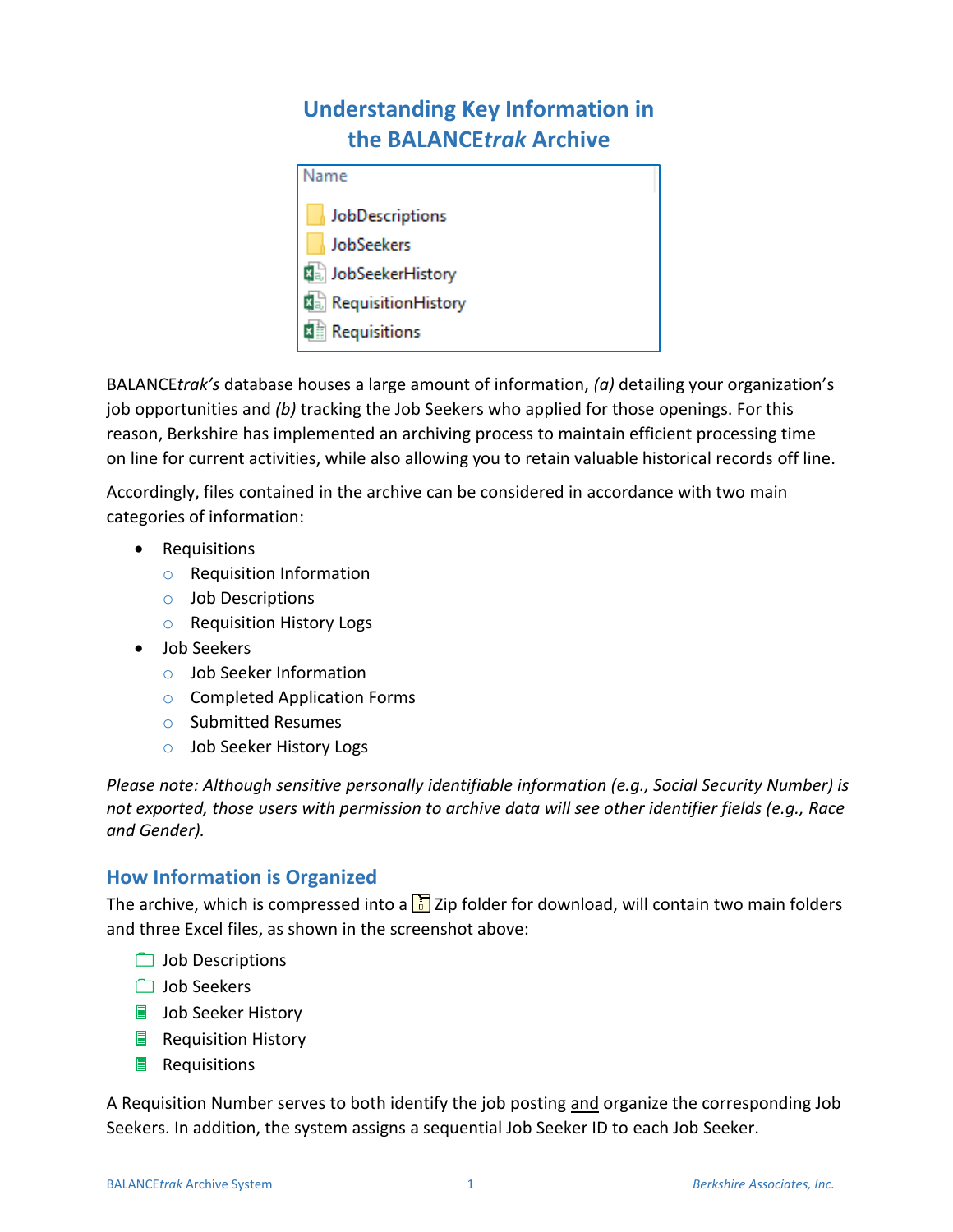## **Archive Contents: Folder by Folder**

#### **1. Job Descriptions**

Let's begin with the *JobDescriptions* folder, the first file folder shown in the screenshot at the beginning of this article. In this folder, each job opening will be represented by a Job Description file in PDF format, labeled by Requisition Number.

#### **2. Job Seekers (by Requisition)**

Next, the *JobSeekers* folder will contain a large body of information, with several sub-folders. Items in the *JobSeekers* folder will be grouped by Requisition Number:

| JobSeekers |                                                            |                  |                                                           |                                               |
|------------|------------------------------------------------------------|------------------|-----------------------------------------------------------|-----------------------------------------------|
| Name       |                                                            | Date modified    | Type                                                      |                                               |
| 2-2011-001 |                                                            | 3/7/2017 4:31 PM | File folder                                               |                                               |
| 2-2012-002 | Name                                                       |                  | Date modified                                             | Type                                          |
| 8-2011-002 | Forms<br><b>ResumesAndCoverLetters</b><br>JobSeekers<br>×車 |                  | 3/7/2017 4:31 PM<br>3/7/2017 4:31 PM<br>6/27/2016 5:32 PM | File folder<br>File folder<br>Microsoft Excel |

Then, within each *[Requisition Number]* folder, a *JobSeekers* sub-folder will contain:

- Forms
- Resumes and Cover Letters
- Job Seekers

#### **A. Forms (Completed by Job Seekers)**

The *Forms* folder will contain PDF records of Forms that were completed by applicants.

| JobDescriptions                                                 | 3/7/2017 4:31 PM                                   | File folder |                                        |
|-----------------------------------------------------------------|----------------------------------------------------|-------------|----------------------------------------|
| JobSeekers                                                      | 30061_scoring-application                          |             | 6/27/2016 5:32 PM                      |
| JobSeekerHistory<br><b>x</b><br><b>RequiritionHistory</b><br>南上 | 30094_scoring-application                          |             | 6/27/2016 5:32 PM                      |
|                                                                 | 90094_self-id-form                                 |             | 6/27/2016 5:32 PM                      |
|                                                                 | 3. 90095_scoring-application                       |             | 6/27/2016 5:32 PM                      |
|                                                                 | 90095_self-id-form<br>1. 90096_scoring-application |             | 6/27/2016 5:32 PM<br>6/27/2016 5:32 PM |
|                                                                 | 90283_indeed-apply-form                            |             | 6/27/2016 5:32 PM                      |

In the title, each file will be identified by: Job Seeker ID and Form type (e.g., Prescreener, Application, Self-Identification).

*Remember that your organization may have less or more Form types, based on the application process(es) for filling positions at your company.*